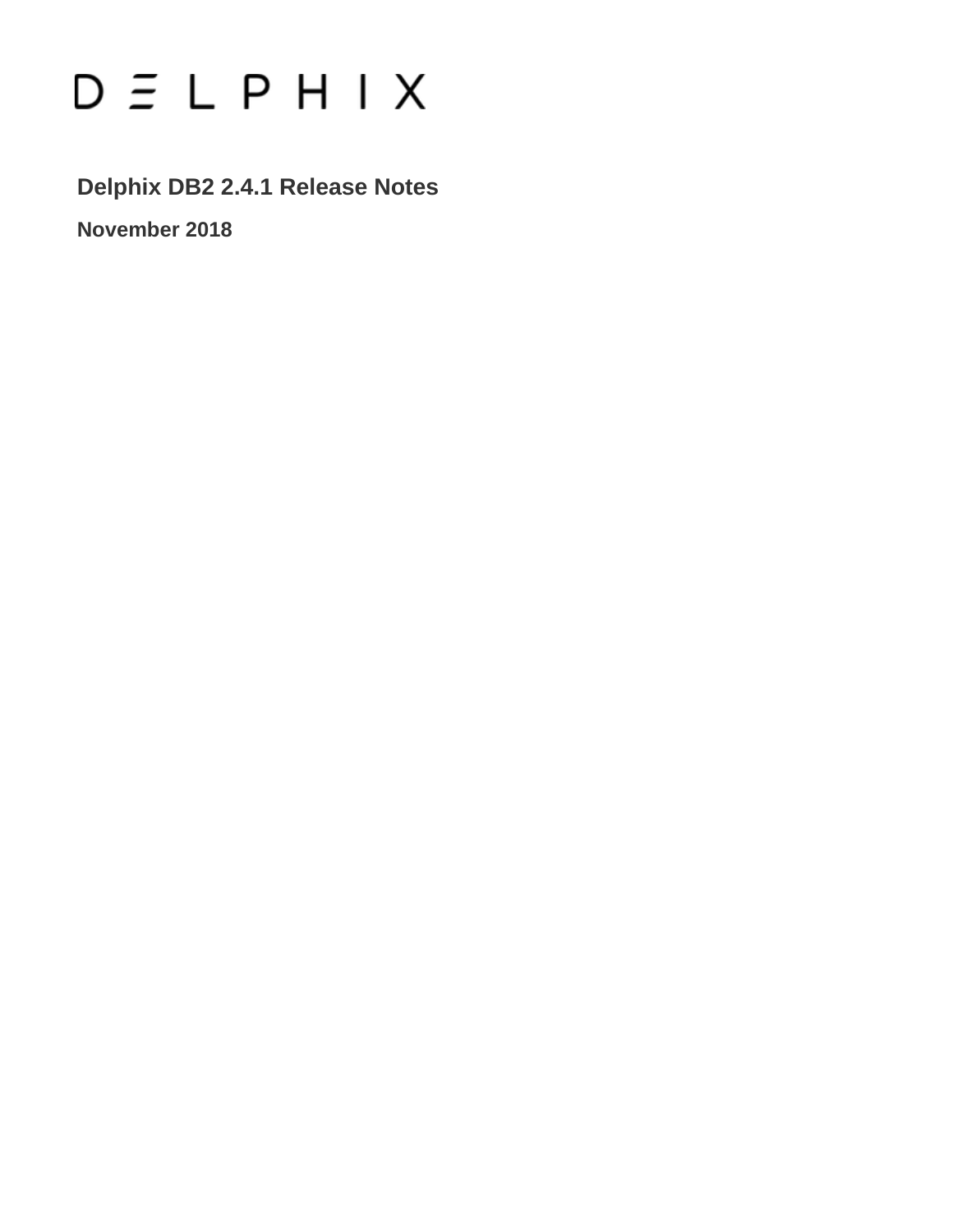Delphix DB2 2.4.1 Release Notes You can find the most up-to-date technical documentation at: [docs.delphix.com](http://docs.delphix.com) The Delphix Web site also provides the latest product updates. If you have comments about this documentation, submit your feedback to: infodev@delphix.com

#### © 2018 Delphix Corp. All rights reserved.

Delphix and the Delphix logo and design are registered trademarks or trademarks of Delphix Corp. in the United States and/or other jurisdictions. All other marks and names mentioned herein may be trademarks of their respective companies.

Delphix Corp. 1400 Seaport Blvd, Suite 200 Redwood City, CA 94063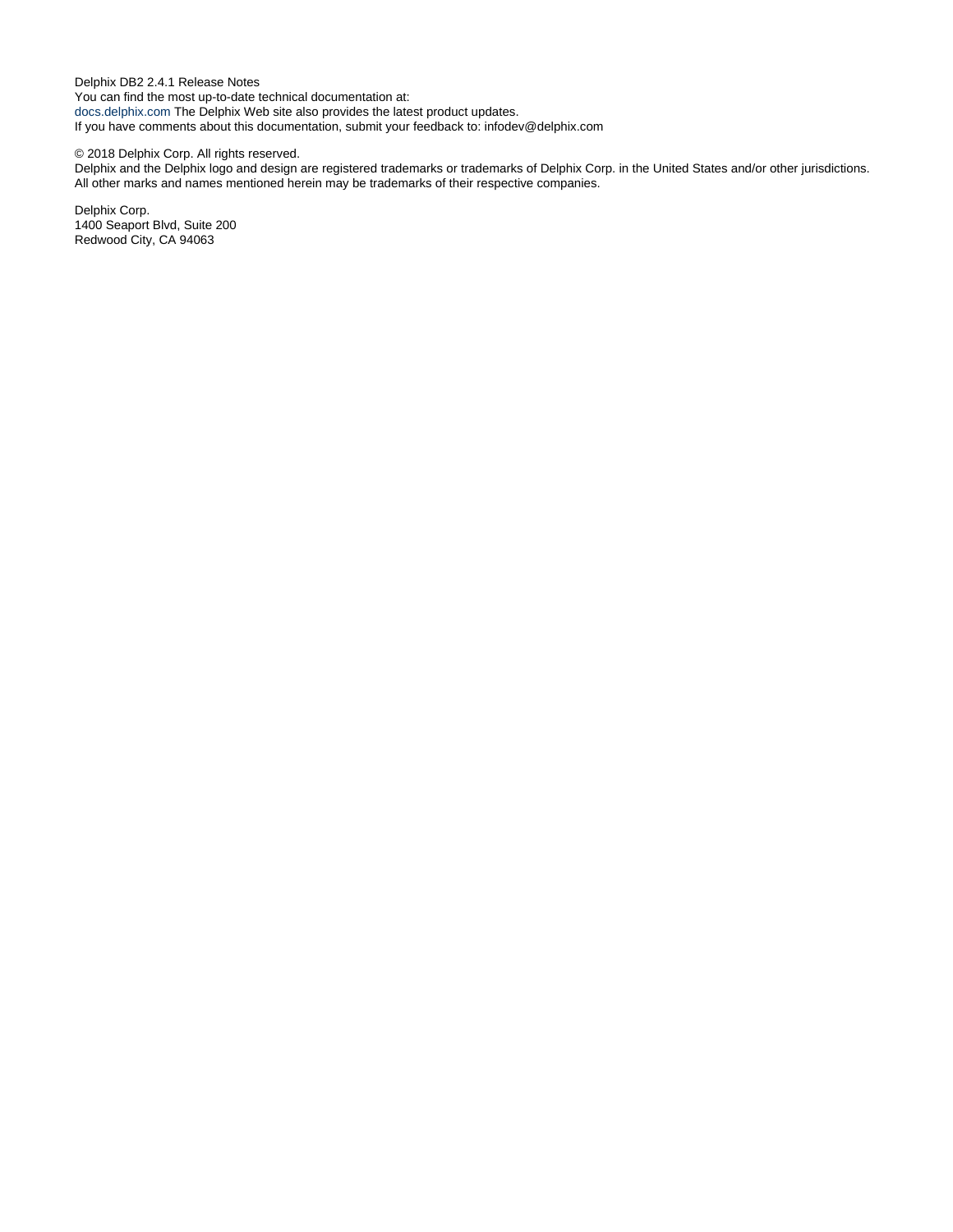# DB2 2.4.1 Release Notes

# New Features

DB2 toolkit version 2.4.1 includes bug fixes and some code improvements.

# Toolkit Installation

Toolkits to support DB2 virtualization are not automatically included in the Virtualization Engine deployment and are installed by Delphix Professional Services or Technical Support. A Support case can be opened requesting installation by following this [link](http://support-tickets.delphix.com/).

# Migration and Compatibility

#### **Supported DBMS Versions**

- DB2 Enterprise Server Edition 10.5
- DB2 Advanced Enterprise Server Edition 10.5
- DB2 Enterprise Server Edition 11.1
- DB2 Advanced Enterprise Server Edition 11.1
- DB2 Developer Edition 11.1 (on RHEL 6.7)

#### **Supported Operating Systems**

- Red Hat Enterprise Linux (RHEL)
- [Advanced Interactive eXecutive \(AIX\)](#page-3-0)
- [Toolkit/Delphix Engine Compatibility](#page-3-1)
	- 1. ESE: Enterprise Server Edition
	- 2. AESE: Advanced Enterprise Server Edition
	- 3. As of Delphix Engine 5.1.6 For the supported DB2 versions, Delphix supports the corresponding DB2 Developer edition where the vendor, IBM, supports it
	- 4. 64-bit OS support only

## <span id="page-2-0"></span>**Red Hat Enterprise Linux (RHEL)**

|                               |                             | <b>ESE 10.5</b> | <b>AESE 10.5</b><br><b>ESE 11.1</b> |               | <b>AESE 11.1</b> |  |
|-------------------------------|-----------------------------|-----------------|-------------------------------------|---------------|------------------|--|
| <b>Supported DBMS Version</b> |                             |                 |                                     |               |                  |  |
|                               | <b>Supported OS Version</b> |                 |                                     |               |                  |  |
|                               | RHEL <sub>6.0</sub>         | Not Supported   | Not Supported                       | Not Supported | Not Supported    |  |
|                               | RHEL <sub>6.1</sub>         | Not Supported   | Not Supported                       | Not Supported | Not Supported    |  |
|                               | RHEL <sub>6.2</sub>         | Not Supported   | Not Supported                       | Not Supported | Not Supported    |  |
|                               | RHEL <sub>6.3</sub>         | Not Supported   | Not Supported                       | Not Supported | Not Supported    |  |
|                               | RHEL 6.4                    | Supported       | Supported                           | Not Supported | Not Supported    |  |
|                               | RHEL <sub>6.5</sub>         | Supported       | Supported                           | Not Supported | Not Supported    |  |
|                               | RHEL <sub>6.6</sub>         | Supported       | Supported                           | Not Supported | Not Supported    |  |
|                               | RHEL 6.7                    | Supported       | Supported                           | Supported     | Supported        |  |
|                               | RHEL <sub>6.8</sub>         | Supported       | Supported                           | Supported     | Supported        |  |
|                               | RHEL <sub>6.9</sub>         | Supported       | Supported                           | Supported     | Supported        |  |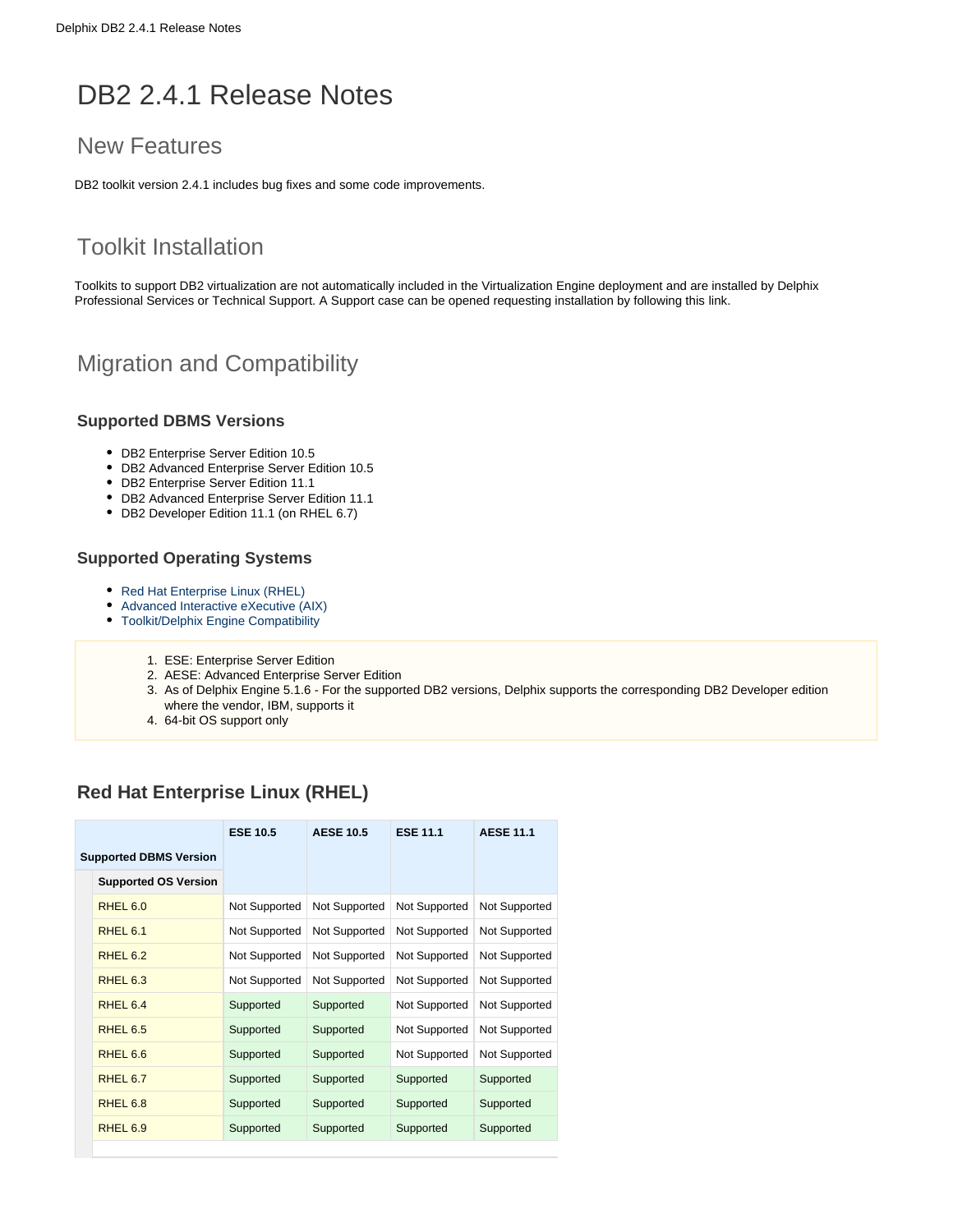| <b>RHEL 7.0</b>    | Supported | Supported | Supported | Supported |
|--------------------|-----------|-----------|-----------|-----------|
| <b>RHFI 7.1</b>    | Supported | Supported | Supported | Supported |
| RHFI <sub>72</sub> | Supported | Supported | Supported | Supported |
| <b>RHEL 7.3</b>    | Supported | Supported | Supported | Supported |
| <b>RHFI 74</b>     | Supported | Supported | Supported | Supported |

DB2 11.1 Developer Edition has been certified on RHEL 6.7.

## <span id="page-3-0"></span>**Advanced Interactive eXecutive (AIX)**

|                               |                             | <b>ESE 10.5</b> | <b>AESE 10.5</b> | <b>ESE 11.1</b> | <b>AESE 11.1</b> |
|-------------------------------|-----------------------------|-----------------|------------------|-----------------|------------------|
| <b>Supported DBMS Version</b> |                             |                 |                  |                 |                  |
|                               | <b>Supported OS Version</b> |                 |                  |                 |                  |
|                               | AIX 6.1                     | Not Supported   | Not Supported    | N/A             | N/A              |
|                               | <b>AIX 7.1</b>              | Supported       | Supported        | Supported       | Supported        |
|                               | <b>AIX 7.2</b>              | Supported       | Supported        | Supported       | Supported        |

### <span id="page-3-1"></span>**Toolkit/Delphix Engine Compatibility**

Toolkits should be installed on compatible Delphix Engines per the table below:

| <b>Delphix Engine</b> | DB2 2.0.1  | DB2 2.1.0 | DB2 2.2.1 | DB2 2.3.0 | DB2_2.4.0 | DB2_2.4.1 |
|-----------------------|------------|-----------|-----------|-----------|-----------|-----------|
| 5.1.x                 | <b>No</b>  | <b>No</b> | <b>No</b> | <b>No</b> | <b>No</b> | <b>No</b> |
| 5.2.2.x               | <b>Yes</b> | <b>No</b> | <b>No</b> | <b>No</b> | <b>No</b> | <b>No</b> |
| 5.2.3.x               | <b>No</b>  | Yes       | Yes       | Yes       | <b>No</b> | <b>No</b> |
| 5.2.4.x               | <b>No</b>  | Yes       | Yes       | Yes       | <b>No</b> | <b>No</b> |
| 5.2.5.x               | <b>No</b>  | Yes       | Yes       | Yes       | <b>No</b> | <b>No</b> |
| 5.2.6.x               | <b>No</b>  | Yes       | Yes       | Yes       | <b>No</b> | <b>No</b> |
| 5.3.0.x               | <b>No</b>  | Yes       | Yes       | Yes       | Yes       | Yes       |
| 5.3.1.x               | <b>No</b>  | Yes       | Yes       | Yes       | Yes       | Yes       |

#### **Unsupported DB2 Features**

- DB2 9.7 and below
- DB2 Database Partitioning Feature (DPF)
- DB2 pureScale
- Ingestion to DMS Raw Devices
- V2P

# Fixed Issues